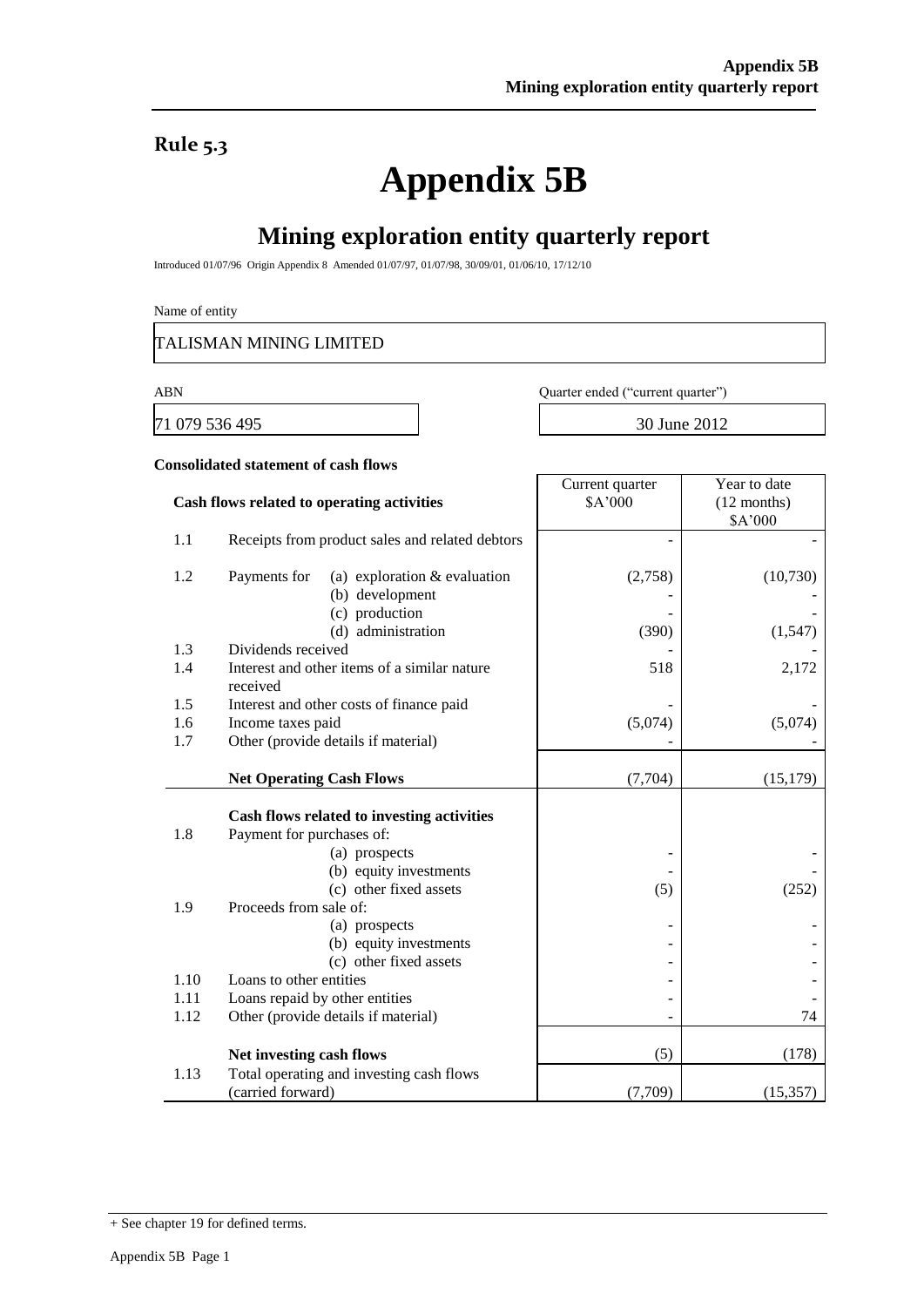| 1.13 | Total operating and investing cash flows      |         |           |
|------|-----------------------------------------------|---------|-----------|
|      | (brought forward)                             | (7,709) | (15, 357) |
|      |                                               |         |           |
|      | Cash flows related to financing activities    |         |           |
| 1.14 | Proceeds from issues of shares, options, etc. |         | 220       |
| 1.15 | Proceeds from sale of forfeited shares        |         |           |
| 1.16 | Proceeds from borrowings                      |         |           |
| 1.17 | Repayment of borrowings                       |         |           |
| 1.18 | Dividends paid                                |         |           |
| 1.19 | Other (provide details if material)           |         |           |
|      | Net financing cash flows                      |         | 220       |
|      | Net increase (decrease) in cash held          | (7,709) | (15, 137) |
| 1.20 | Cash at beginning of quarter/year to date     | 36,011  | 43,439    |
| 1.21 | Exchange rate adjustments to item 1.20        |         |           |
| 1.22 | Cash at end of quarter                        | 28,302  | 28,302    |

#### **Payments to directors of the entity and associates of the directors Payments to related entities of the entity and associates of the related entities**

|      |                                                                  | Current quarter<br>\$A'000 |
|------|------------------------------------------------------------------|----------------------------|
| 1.23 | Aggregate amount of payments to the parties included in item 1.2 | 232                        |
| 1.24 | Aggregate amount of loans to the parties included in item 1.10   |                            |

1.25 Explanation necessary for an understanding of the transactions

Remuneration to Directors.

#### **Non-cash financing and investing activities**

2.1 Details of financing and investing transactions which have had a material effect on consolidated assets and liabilities but did not involve cash flows

N/A

2.2 Details of outlays made by other entities to establish or increase their share in projects in which the reporting entity has an interest

N/A

<sup>+</sup> See chapter 19 for defined terms.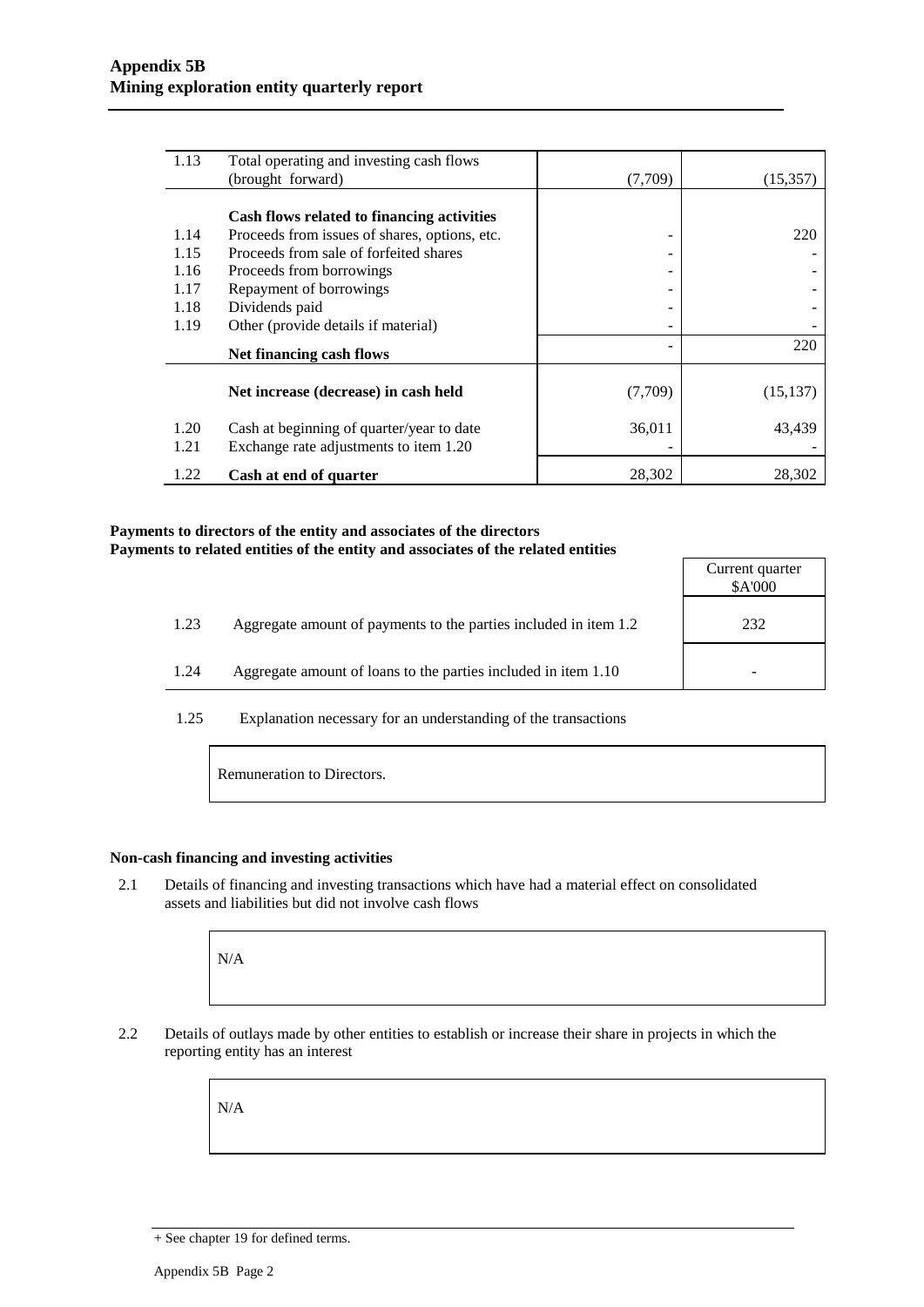#### **Financing facilities available**

*Add notes as necessary for an understanding of the position.*

|     |                             | Amount available<br>\$A'000 | Amount used<br>\$A'000 |
|-----|-----------------------------|-----------------------------|------------------------|
| 3.1 | Loan facilities             | -                           | -                      |
| 3.2 | Credit standby arrangements |                             |                        |

#### **Estimated cash outflows for next quarter**

|     |                            | \$A'000 |
|-----|----------------------------|---------|
| 4.1 | Exploration and evaluation | 3,250   |
| 4.2 | Development                | ۰       |
| 4.3 | Production                 | -       |
| 4.4 | Administration             | 400     |
|     | <b>Total</b>               | 3,650   |

#### **Reconciliation of cash**

|     | Reconciliation of cash at the end of the quarter (as<br>shown in the consolidated statement of cash flows) to<br>the related items in the accounts is as follows. | Current quarter<br>\$A'000 | Previous quarter<br>\$A'000 |
|-----|-------------------------------------------------------------------------------------------------------------------------------------------------------------------|----------------------------|-----------------------------|
| 5.1 | Cash on hand and at bank                                                                                                                                          | 1,082                      | 1,533                       |
| 5.2 | Deposits at call                                                                                                                                                  | 27,220                     | 34,478                      |
| 5.3 | Bank overdraft                                                                                                                                                    |                            |                             |
| 5.4 | Other (provide details)                                                                                                                                           |                            |                             |
|     | <b>Total: cash at end of quarter</b> (item 1.22)                                                                                                                  | 28,302                     | 36,011                      |

<sup>+</sup> See chapter 19 for defined terms.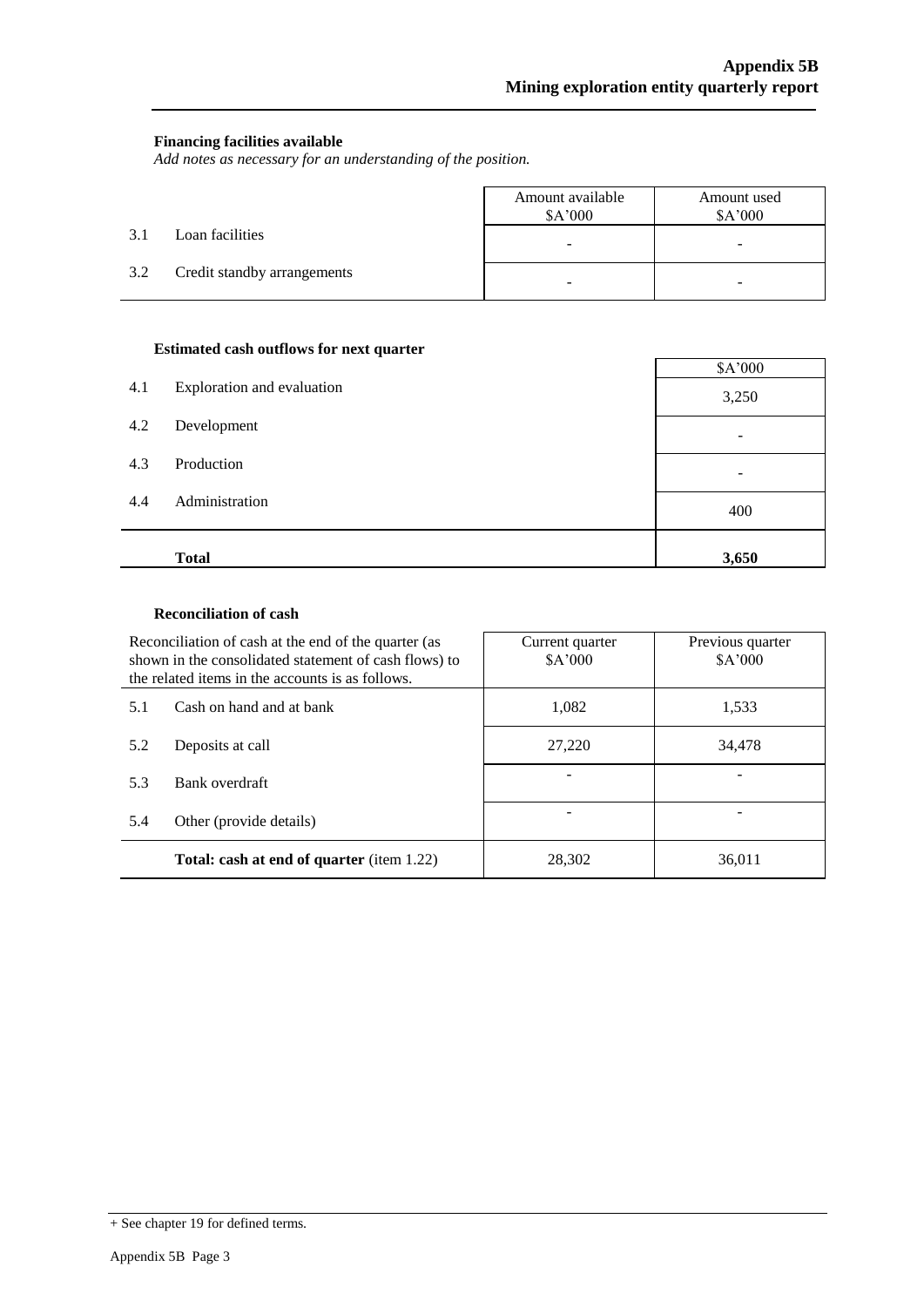#### **Changes in interests in mining tenements**

|     |                         | <b>Tenement</b> | Nature of interest            | Interest at  | Interest at              |
|-----|-------------------------|-----------------|-------------------------------|--------------|--------------------------|
|     |                         | reference       |                               | beginning of | end of                   |
|     |                         |                 |                               | quarter      | quarter                  |
| 6.1 | Interests in mining     | E45/3268        | Tenement relinquished         | 100%         | $\overline{\phantom{a}}$ |
|     | tenements relinquished, | E45/3269        | Tenement relinquished         | 100%         | $\overline{\phantom{a}}$ |
|     | reduced or lapsed       | E45/3220        | Tenement relinquished         | 100%         |                          |
|     |                         | E46/0764        | Tenement relinquished         | 100%         |                          |
|     |                         | E51/1456        | Tenement relinquished         | 100%         |                          |
|     |                         | E53/1577        | Tenement relinquished         | 100%         |                          |
|     |                         | E53/1578        | Tenement relinquished         | 100%         |                          |
| 6.2 | Interests in mining     | E52/2275        | Talisman entered into a joint |              | Right to earn            |
|     | tenements acquired or   |                 | venture farm-in agreement to  |              | 60%                      |
|     | increased               |                 | earn a 60% interest in the    |              |                          |
|     |                         |                 | Doolguna West Copper Gold     |              |                          |
|     |                         |                 | Project owned by Chrysalis    |              |                          |
|     |                         |                 | Resources Limited.            |              |                          |
|     |                         |                 | See ASX announcement          |              |                          |
|     |                         |                 | 16/5/12                       |              |                          |

#### **Issued and quoted securities at end of current quarter**

*Description includes rate of interest and any redemption or conversion rights together with prices and dates.*

|         |                                                                                                                                               | Total number | Number quoted | Issue price per<br>security (see note<br>$3)$ (cents) | Amount paid up<br>per security (see<br>note $3$ ) (cents) |
|---------|-----------------------------------------------------------------------------------------------------------------------------------------------|--------------|---------------|-------------------------------------------------------|-----------------------------------------------------------|
| 7.1     | Preference<br><sup>+</sup> securities<br>(description)                                                                                        |              |               |                                                       |                                                           |
| $7.2\,$ | Changes during<br>quarter<br>(a) Increases<br>through issues<br>(b) Decreases<br>through returns<br>of capital, buy-<br>backs,<br>redemptions |              |               |                                                       |                                                           |
| 7.3     | +Ordinary<br>securities                                                                                                                       | 131,538,627  | 131,538,627   |                                                       |                                                           |
| 7.4     | Changes during<br>quarter<br>(a) Increases<br>through issues                                                                                  |              |               |                                                       |                                                           |
|         | (b) Decreases<br>through returns<br>of capital, buy-<br>backs                                                                                 |              |               |                                                       |                                                           |

<sup>+</sup> See chapter 19 for defined terms.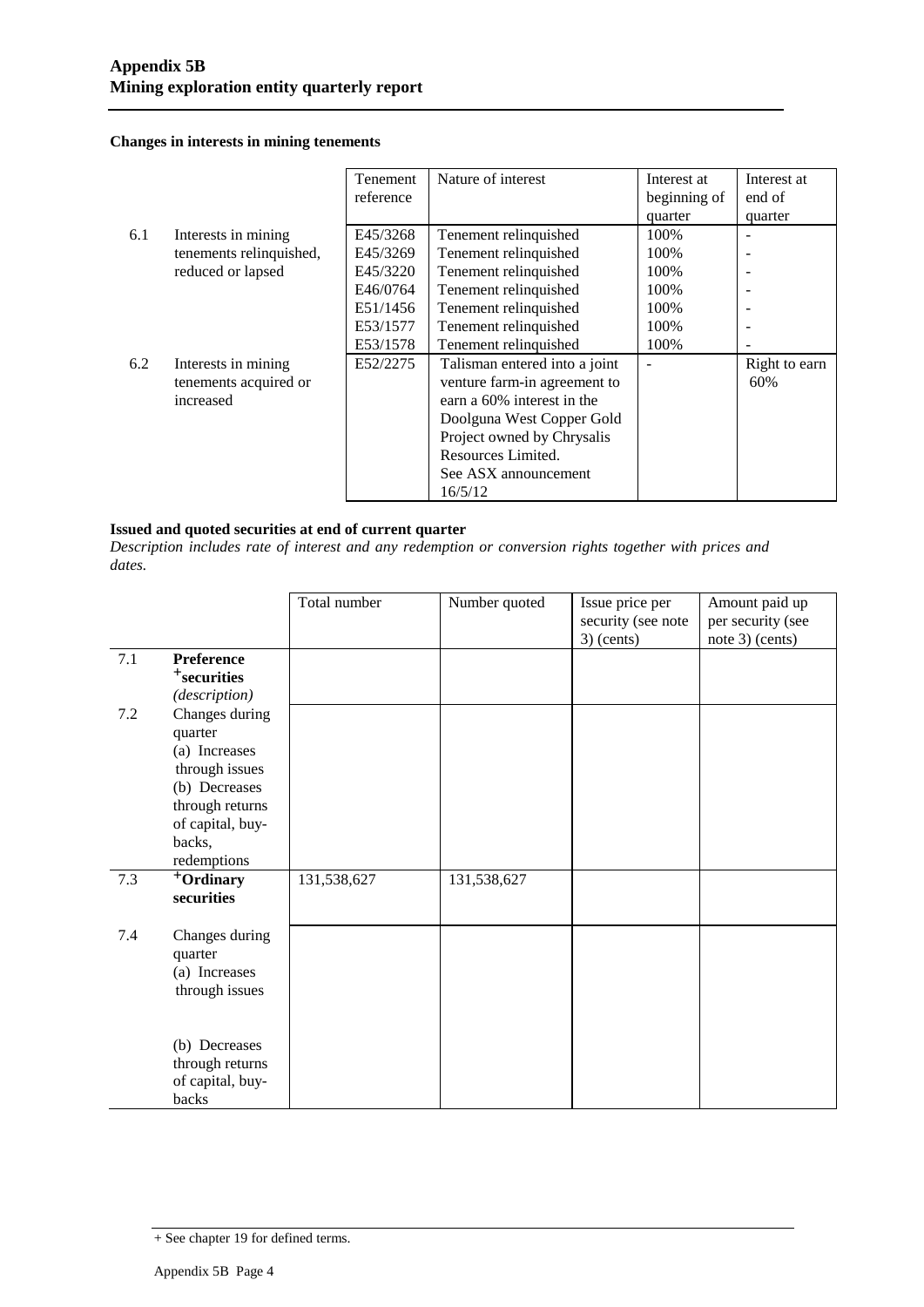| 7.5  | <sup>+</sup> Convertible | $\overline{a}$           | $\overline{\phantom{a}}$ |                          | $\frac{1}{2}$            |
|------|--------------------------|--------------------------|--------------------------|--------------------------|--------------------------|
|      | debt securities          |                          |                          |                          |                          |
|      | (description)            |                          |                          |                          |                          |
|      |                          |                          |                          |                          |                          |
| 7.6  | Changes during           |                          |                          |                          |                          |
|      | quarter                  |                          |                          |                          |                          |
|      | (a) Increases            | $\blacksquare$           |                          |                          |                          |
|      | through issues           |                          |                          |                          |                          |
|      | (b) Decreases            | $\overline{a}$           |                          |                          |                          |
|      | through                  |                          |                          |                          |                          |
|      | securities               |                          |                          |                          |                          |
|      | matured,                 |                          |                          |                          |                          |
|      | converted                |                          |                          |                          |                          |
| 7.7  | <b>Options</b>           |                          |                          | Exercise price           | Expiry date              |
|      | (description and         | 250,000                  | $\overline{\phantom{a}}$ | \$1.27                   | 30/11/2013               |
|      | conversion               | 250,000                  |                          | \$1.35                   | 30/11/2013               |
|      | factor)                  | 250,000                  |                          | \$1.44                   | 30/11/2013               |
|      |                          | 250,000                  |                          | \$1.53                   | 30/11/2013               |
|      |                          | 50,000                   |                          | \$1.03                   | 14/09/2012               |
|      |                          | 50,000                   |                          | \$1.19                   | 14/03/2014               |
|      |                          | 2,250,000                |                          | \$0.50                   | 30/06/2013               |
|      |                          | 1,500,000                |                          | \$0.60                   | 30/06/2013               |
|      |                          | 2,250,000                |                          | \$0.70                   | 30/06/2013               |
|      |                          | 400,000                  |                          | \$1.00                   | 30/11/2013               |
|      |                          | 200,000                  |                          | \$1.10                   | 30/11/2013               |
|      |                          | 200,000                  |                          | \$1.20                   | 30/11/2013               |
|      |                          | 200,000                  |                          | \$1.30                   | 30/11/2013               |
|      |                          | 200,000                  |                          | \$0.95                   | 30/06/2013               |
|      |                          | 25,000                   |                          | \$1.32                   | 27/04/2013               |
|      |                          | 125,000                  |                          | \$0.90                   | 31/07/2014               |
|      |                          | 125,000                  |                          | \$0.97                   | 31/07/2014               |
|      |                          | 125,000                  |                          | \$1.03                   | 31/07/2014               |
|      |                          | 125,000                  |                          | \$1.09                   | 31/07/2014               |
|      |                          | 475,000                  |                          | \$0.69                   | 31/12/2014               |
|      |                          | 500,000                  |                          | \$0.73                   | 31/12/2014               |
|      |                          | 550,000                  |                          | \$0.78                   | 31/12/2014               |
|      |                          | 400,000                  |                          | \$0.83                   | 31/12/2014               |
|      |                          | 400,000                  |                          | \$0.85                   | 31/12/2014               |
|      |                          | 750,000                  |                          | \$0.72                   | 31/10/2014               |
|      |                          | 750,000                  |                          | \$0.80                   | 31/10/2014               |
|      |                          | 750,000                  |                          | \$1.00                   | 31/10/2014               |
|      |                          | 750,000                  |                          | \$1.12                   | 31/10/2014               |
|      |                          | 250,000                  |                          | \$1.02                   | 31/07/2015               |
|      |                          | 250,000                  |                          | \$1.13                   | 31/07/2015               |
|      |                          | 250,000                  |                          | \$1.41                   | 31/07/2015               |
|      |                          | 250,000                  |                          | \$1.53                   | 31/07/2015               |
|      |                          |                          |                          |                          |                          |
| 7.8  | Issued during<br>quarter | $\overline{\phantom{a}}$ | $\overline{\phantom{a}}$ | $\overline{\phantom{a}}$ | $\overline{\phantom{a}}$ |
| 7.9  | Exercised                | $\overline{\phantom{a}}$ | $\overline{\phantom{a}}$ | L.                       | $\sim$                   |
|      | during quarter           |                          |                          |                          |                          |
| 7.10 | Expired during           |                          | $\overline{\phantom{a}}$ | ÷,                       | $\bar{\phantom{a}}$      |
|      | quarter                  |                          |                          |                          |                          |

<sup>+</sup> See chapter 19 for defined terms.